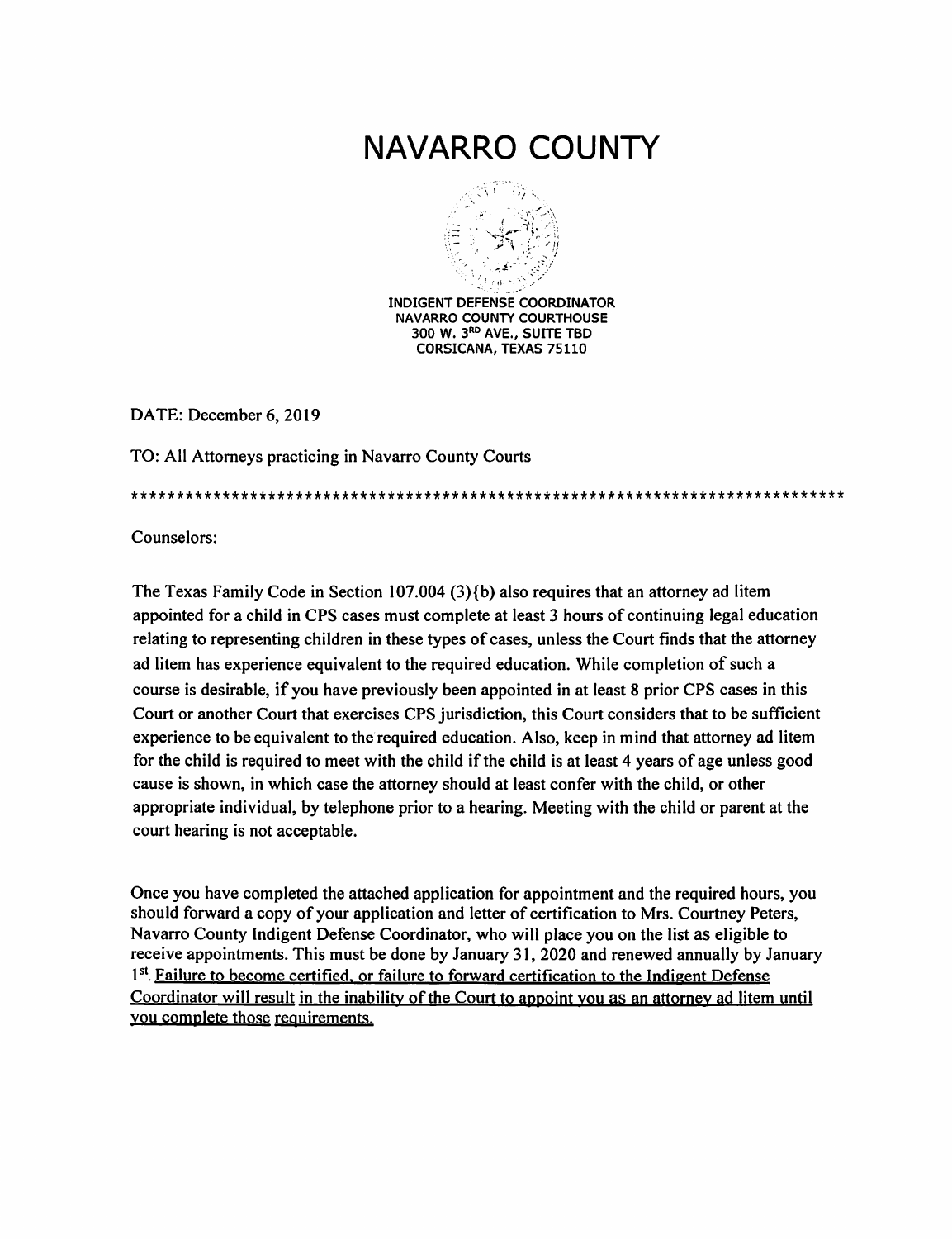The new laws also require all persons who desire to serve the Courts as a mediator to register with the Courts and the Courts are required to keep a list of mediators who serve the Courts. Therefore, if you desire to register with the Navarro County 13<sup>th</sup> Judicial District Court/ County Court at Law as a mediator please forward your letter indicating your desire for such listing along with a copy of any documentation. Failure to register with the Courts will result in the inability of the Courts to appoint you as a mediator.

Sincerely,

mey peters  $\checkmark$ 

**Courtney Peters** Indigent Defense Coordinator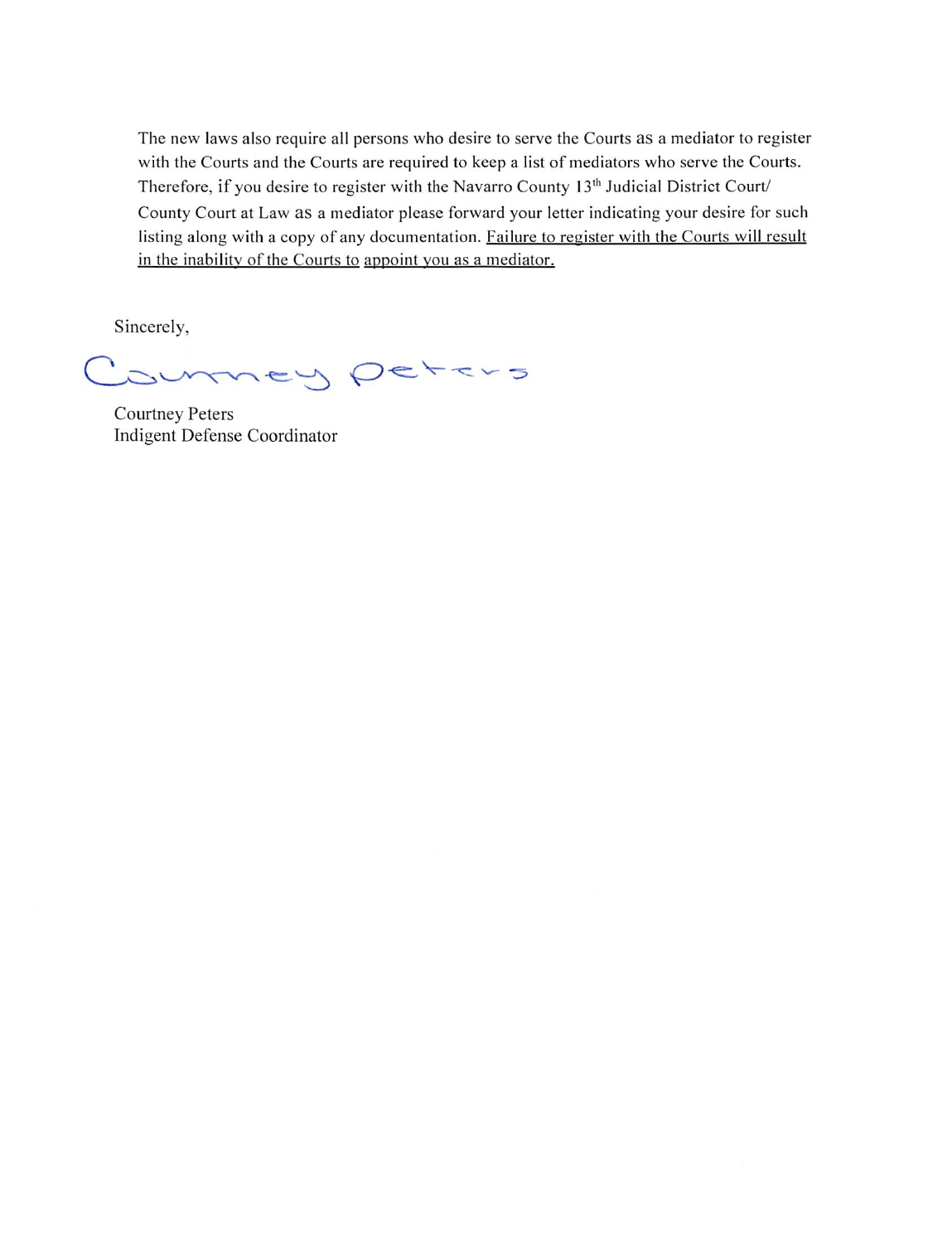## **NAVARRO COUNTY 13th JUDICIAL DISTRICT COURT/ COUNTY COURT AT LAW APPLICATION FOR COURT APPOINTMENT**

### *PLEASE READ AND FOLLOW ALL DIRECTIONS INCOMPLETE, ILLEGIBLE OR IMPROPERLY PREPARED APPLICATIONS WILL BE SUMMARILY REJECTED*

### THE STATE OF TEXAS S COUNTY OF \_\_\_\_\_\_\_\_\_\_\_\_\_\_\_ §

I, \_\_\_\_\_\_\_\_\_\_\_\_\_\_\_\_\_\_\_\_\_\_\_\_\_\_\_\_\_\_\_\_\_\_\_\_\_\_\_\_\_\_\_\_\_ , do hereby file this statement in compliance with the statutes, laws and codes of Texas for establishment of a list of eligible licensed attorneys to represent indigent accused persons in the 13TH Judicial District Court/ County Court at Law of Navarro County, Texas and do solemnly swear or affirm that the below information is true and correct. Should any change in this information occur, I understand that I must within 30 days of such change file an Amended Statement of Licensed Attorney Residing or Practicing Law in Navarro County, Texas with the 13<sup>th</sup> Judicial District Court/County Court at Law judge of Navarro County.

Subscribed and sworn to before me this \_\_\_\_\_\_ day of \_\_\_\_\_\_\_\_\_\_\_\_\_\_\_\_\_\_\_\_\_\_\_\_, 20\_\_\_\_.

Notary Public, State of Texas

\_\_\_\_\_\_\_\_\_\_\_\_\_\_\_\_\_\_\_\_\_\_\_\_\_\_\_\_\_\_\_\_\_\_\_\_\_\_\_\_\_\_

\_\_\_\_\_\_\_\_\_\_\_\_\_\_\_\_\_\_\_\_\_\_\_\_\_\_\_\_\_\_\_\_\_\_\_\_\_\_\_\_\_\_

**Return application to Courtney Peters: 300 West 3rd Avenue, Ste. 202A, Corsicana, Texas 75110, 903-875-3933, [cpeters@navarrocounty.org](mailto:cpeters@navarrocounty.org)**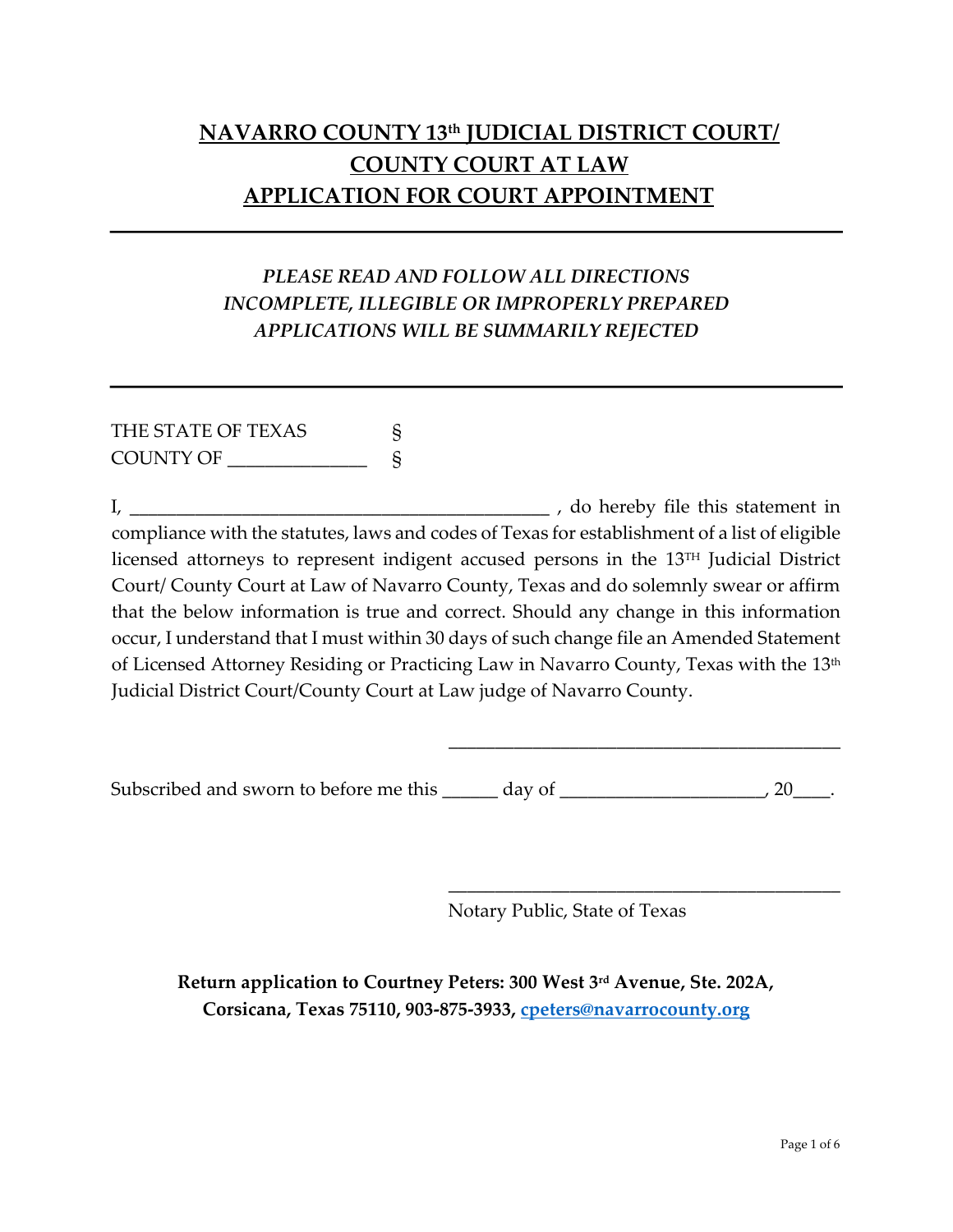# **NAVARRO COUNTY 13th JUDICIAL DISTRICT COURT/ COUNTY COURT AT LAW APPLICATION FOR COURT APPOINTMENT**

|                | Name: $\frac{1}{\sqrt{1-\frac{1}{2}}\cdot\frac{1}{\sqrt{1-\frac{1}{2}}}}$ |                                                                                                                                                                                                                                                                                                          |
|----------------|---------------------------------------------------------------------------|----------------------------------------------------------------------------------------------------------------------------------------------------------------------------------------------------------------------------------------------------------------------------------------------------------|
|                | Firm/Employer:                                                            |                                                                                                                                                                                                                                                                                                          |
|                | Physical Address:                                                         |                                                                                                                                                                                                                                                                                                          |
|                | <b>Mailing Address:</b>                                                   | <u> 1980 - Johann John Stone, mars eta biztanleria (h. 1980).</u>                                                                                                                                                                                                                                        |
| Office Number: |                                                                           | <b>Fax Number:</b>                                                                                                                                                                                                                                                                                       |
| Cell Number:   |                                                                           |                                                                                                                                                                                                                                                                                                          |
|                | Email address:                                                            |                                                                                                                                                                                                                                                                                                          |
|                |                                                                           | Office location (check one box below):                                                                                                                                                                                                                                                                   |
|                |                                                                           | $\Box$ I have an office in Navarro County or in a county adjacent to Navarro County                                                                                                                                                                                                                      |
|                |                                                                           | $\Box$ I do not have an in Navarro County or a county adjacent to Navarro County but I will<br>be available to the court and to clients through the following means: ________________                                                                                                                    |
|                |                                                                           |                                                                                                                                                                                                                                                                                                          |
|                |                                                                           | *** attach your latest annual CLE report from the State Bar of Texas                                                                                                                                                                                                                                     |
| Yes            | No                                                                        | Have you ever been sanctioned or reprimanded by the State Bar of Texas?<br>If yes, attach decisions by the committee and, if desired, any written explanations.                                                                                                                                          |
| Yes            | No                                                                        | Do you have any pending grievances?<br>If yes, attach a document explaining.                                                                                                                                                                                                                             |
| Yes            | No                                                                        | Have you ever been sanctioned for failure to appear before a court?<br>If yes, attach any applicable court documents and, if desired any written explanation.                                                                                                                                            |
| Yes            | N <sub>o</sub>                                                            | Have you ever been removed from an appointment list?<br>If yes, on a separate page list the county, type of appointments and the reason.                                                                                                                                                                 |
| Initial        |                                                                           |                                                                                                                                                                                                                                                                                                          |
|                |                                                                           | I am currently licensed and in good standing to practice law in the state of Texas.<br>I agree that I will provide representation in the appointed cases. I will not send an associate<br>in my firm or any other individual in my place to represent a party who is not qualified<br>under these rules. |
|                |                                                                           | I agree to accept all communications and correspondence from the courts via email.                                                                                                                                                                                                                       |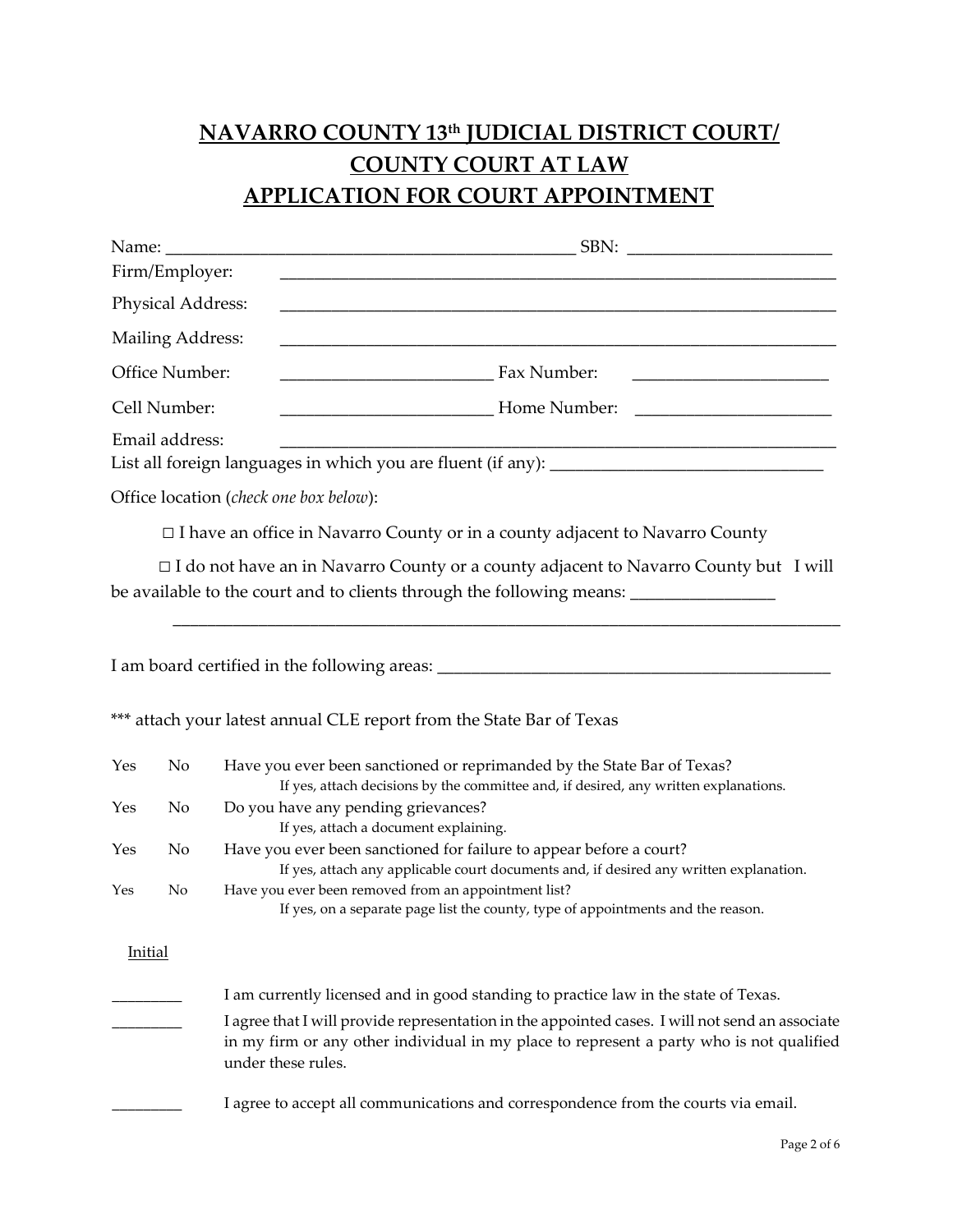| I agree to submit by December 1 of each year a statement for Navarro County that<br>describes the percentage of practice time that was dedicated to work based on<br>appointments accepted in Navarro County for the 12 months prior that begins December<br>1 and ends November 30 through the online form promulgated by the Texas Indigent<br>Defense Commission. |
|----------------------------------------------------------------------------------------------------------------------------------------------------------------------------------------------------------------------------------------------------------------------------------------------------------------------------------------------------------------------|
| I have read the Navarro County Fair Defense Act Plan and I agree to abide by the rules and<br>conditions of appointment set forth.                                                                                                                                                                                                                                   |
| I understand that I have a continuing duty to file an amended application within thirty (30)<br>days of the date any of information in this application changes and further agree to reapply<br>using this form, or any other form required by the Court, on or before December 1 of each<br>year.                                                                   |
| I will comply with the State Bar Rules for Professional Conduct.                                                                                                                                                                                                                                                                                                     |
| I will comply with the Texas Lawyer's Creed.                                                                                                                                                                                                                                                                                                                         |
| I will obtain copies and keep myself informed of the local rules for each court in Navarro<br>County.                                                                                                                                                                                                                                                                |

I ask that my name be considered for inclusion on the list of licensed attorneys eligible for court appointments in the 13<sup>th</sup> Judicial District Court/ County Court at Law of Navarro County for each appointment list checked below. I state that I am competent and qualified to accept appointments for each appointment list checked below.

□ Juvenile

□ CPS

□ Child support enforcement

□ Attorney ad litem (civil)

□ Mediator

You may remove the application pages that do not relate to the categories in which you are requesting appointment however, **no application shall be considered without pages 1, 2 and 3**.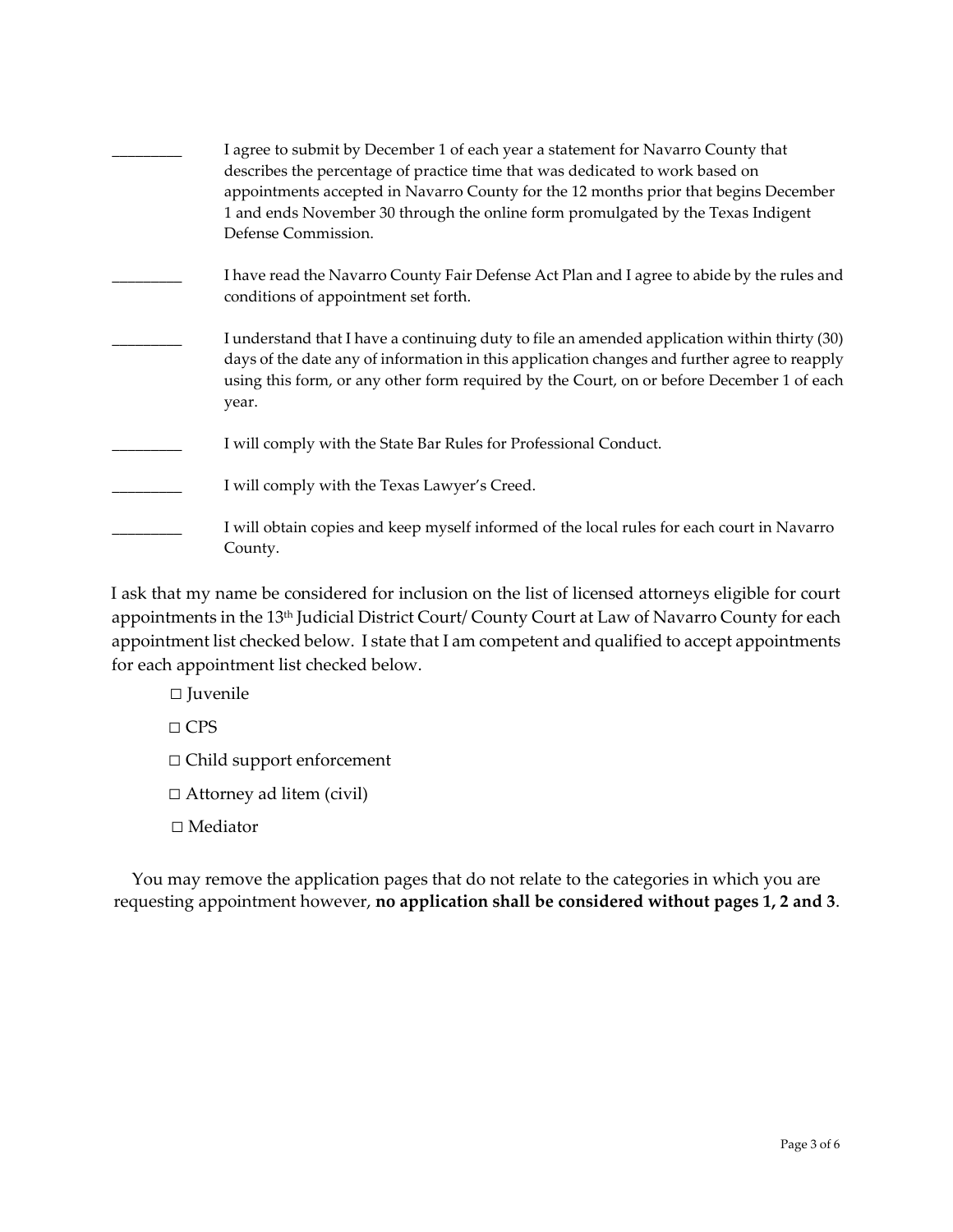#### **JUVENILE APPOINTMENT LIST**

(*Check and complete all that apply*)

- $\Box$ I have completed at least six (6) hours of CLE in the area of juvenile or criminal law and procedure in the past year.
- $\Box$  I am knowledgeable in juvenile law and I am aware of the collateral consequences of a juvenile adjudication and disposition.
- □ I have not been the recipient of any public disciplinary action within the last two (2) years.

CINS or Delinquent Conduct in which TJJD is not an authorized disposition

- $\Box$  I have at least one (1) year experience in juvenile law.
- □ I have observed or participated in at least two (2) stipulated adjudications.
- $\Box$ I have observed or participated in at least five (5) contested adjudications.
- $\Box$  I have observed or participated in at least five (5) dispositions.
- $\Box$  I have observed or participated in at least two (2) detention hearings.
- $\square$  I have participated in at least five (5) criminal or juvenile trials.
- $\Box$  I do not technically qualify to receive juvenile appointments but I wish to apply for an exception based on the following reasons: \_\_\_\_\_\_\_\_\_\_\_\_\_\_\_\_\_\_\_\_\_\_\_\_\_\_\_\_\_\_\_\_\_\_\_\_\_\_\_\_

\_\_\_\_\_\_\_\_\_\_\_\_\_\_\_\_\_\_\_\_\_\_\_\_\_\_\_\_\_\_\_\_\_\_\_\_\_\_\_\_\_\_\_\_\_\_\_\_\_\_\_\_\_\_\_\_\_\_\_\_\_\_\_\_\_\_\_\_\_\_\_\_\_\_\_\_\_\_

\_\_\_\_\_\_\_\_\_\_\_\_\_\_\_\_\_\_\_\_\_\_\_\_\_\_\_\_\_\_\_\_\_\_\_\_\_\_\_\_\_\_\_\_\_\_\_\_\_\_\_\_\_\_\_\_\_\_\_\_\_\_\_\_\_\_\_\_\_\_\_\_\_\_\_\_\_\_

#### Delinquent Conduct in which TJJD is an authorized disposition

- □ I have at least two (2) years' experience in juvenile law.
- $\Box$ I have participated in at least five (5) criminal or juvenile trials with at least two (2) tried to a jury verdict. (*List cause number and style below*)
	- 1. \_\_\_\_\_\_\_\_\_\_\_\_\_\_\_\_\_\_\_\_\_\_\_\_\_\_\_\_\_\_\_\_\_\_\_\_\_\_\_\_\_\_\_\_\_\_\_\_\_\_\_\_\_\_\_\_\_\_\_\_\_\_\_\_\_\_\_\_\_\_\_\_\_\_\_\_\_\_\_\_\_\_
	- $2.$

\_\_\_\_\_\_\_\_\_\_\_\_\_\_\_\_\_\_\_\_\_\_\_\_\_\_\_\_\_\_\_\_\_\_\_\_\_\_\_\_\_\_\_\_\_\_\_\_\_\_\_\_\_\_\_\_\_\_\_\_\_\_\_\_\_\_\_\_\_\_\_\_\_\_\_\_\_\_

\_\_\_\_\_\_\_\_\_\_\_\_\_\_\_\_\_\_\_\_\_\_\_\_\_\_\_\_\_\_\_\_\_\_\_\_\_\_\_\_\_\_\_\_\_\_\_\_\_\_\_\_\_\_\_\_\_\_\_\_\_\_\_\_\_\_\_\_\_\_\_\_\_\_\_\_\_\_

 $\Box$  I do not technically qualify to receive juvenile appointments but I wish to apply for an exception based on the following reasons: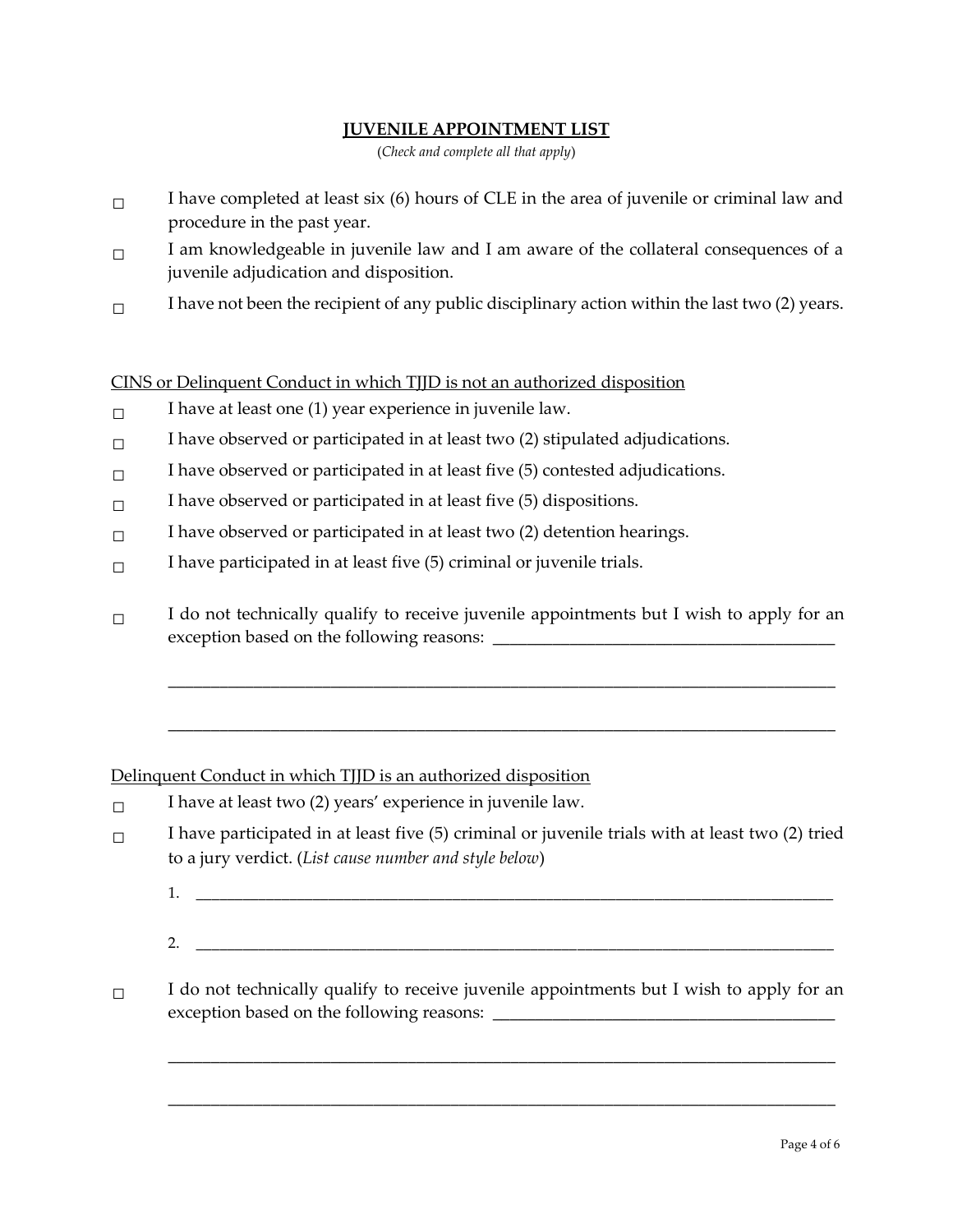#### Determinate Sentence Cases

| $\Box$ | I have at least five (5) years' experience in juvenile law.                                                                                                                   |
|--------|-------------------------------------------------------------------------------------------------------------------------------------------------------------------------------|
|        | I have participated in at least ten (10) criminal or juvenile trials with at least five (5) tried<br>to a jury verdict. (List cause number and style below)                   |
|        |                                                                                                                                                                               |
|        |                                                                                                                                                                               |
|        | <u> 1980 - Jan Barnett, fransk politik (d. 1980)</u><br>3.                                                                                                                    |
|        |                                                                                                                                                                               |
|        | 5.                                                                                                                                                                            |
|        | I do not technically qualify to receive determinate sentence juvenile appointments but I<br>wish to apply for an exception based on the following reasons: __________________ |

#### **CPS APPOINTMENT LIST**

\_\_\_\_\_\_\_\_\_\_\_\_\_\_\_\_\_\_\_\_\_\_\_\_\_\_\_\_\_\_\_\_\_\_\_\_\_\_\_\_\_\_\_\_\_\_\_\_\_\_\_\_\_\_\_\_\_\_\_\_\_\_\_\_\_\_\_\_\_\_\_\_\_\_\_\_\_\_

\_\_\_\_\_\_\_\_\_\_\_\_\_\_\_\_\_\_\_\_\_\_\_\_\_\_\_\_\_\_\_\_\_\_\_\_\_\_\_\_\_\_\_\_\_\_\_\_\_\_\_\_\_\_\_\_\_\_\_\_\_\_\_\_\_\_\_\_\_\_\_\_\_\_\_\_\_\_

(*Check and complete all that apply*)

- $\Box$  I have observed at least one (1) court session in Navarro County in which abuse, neglect, dependency or termination of parental rights cases were heard.
- $\Box$  I have observed at least one (1) contested adjudicatory or termination hearing in Navarro County in which abuse, neglect, dependency or termination of parental rights cases were heard.
- □ I have attended at least three (3) hours of CLE in the area of family law and CPS cases with a focus on the duties of an ad litem within the past two (2) years -OR- I have been unable to meet the above CLE requirement for the following reasons:
- □ I do not technically qualify to receive CPS appointments but I wish to apply for an exception based on the following reasons: \_\_\_\_\_\_\_\_\_\_\_\_\_\_\_\_\_\_\_\_\_\_\_\_\_\_\_\_\_\_\_\_\_\_\_\_\_\_\_\_

\_\_\_\_\_\_\_\_\_\_\_\_\_\_\_\_\_\_\_\_\_\_\_\_\_\_\_\_\_\_\_\_\_\_\_\_\_\_\_\_\_\_\_\_\_\_\_\_\_\_\_\_\_\_\_\_\_\_\_\_\_\_\_\_\_\_\_\_\_\_\_\_\_\_\_\_\_\_

\_\_\_\_\_\_\_\_\_\_\_\_\_\_\_\_\_\_\_\_\_\_\_\_\_\_\_\_\_\_\_\_\_\_\_\_\_\_\_\_\_\_\_\_\_\_\_\_\_\_\_\_\_\_\_\_\_\_\_\_\_\_\_\_\_\_\_\_\_\_\_\_\_\_\_\_\_\_